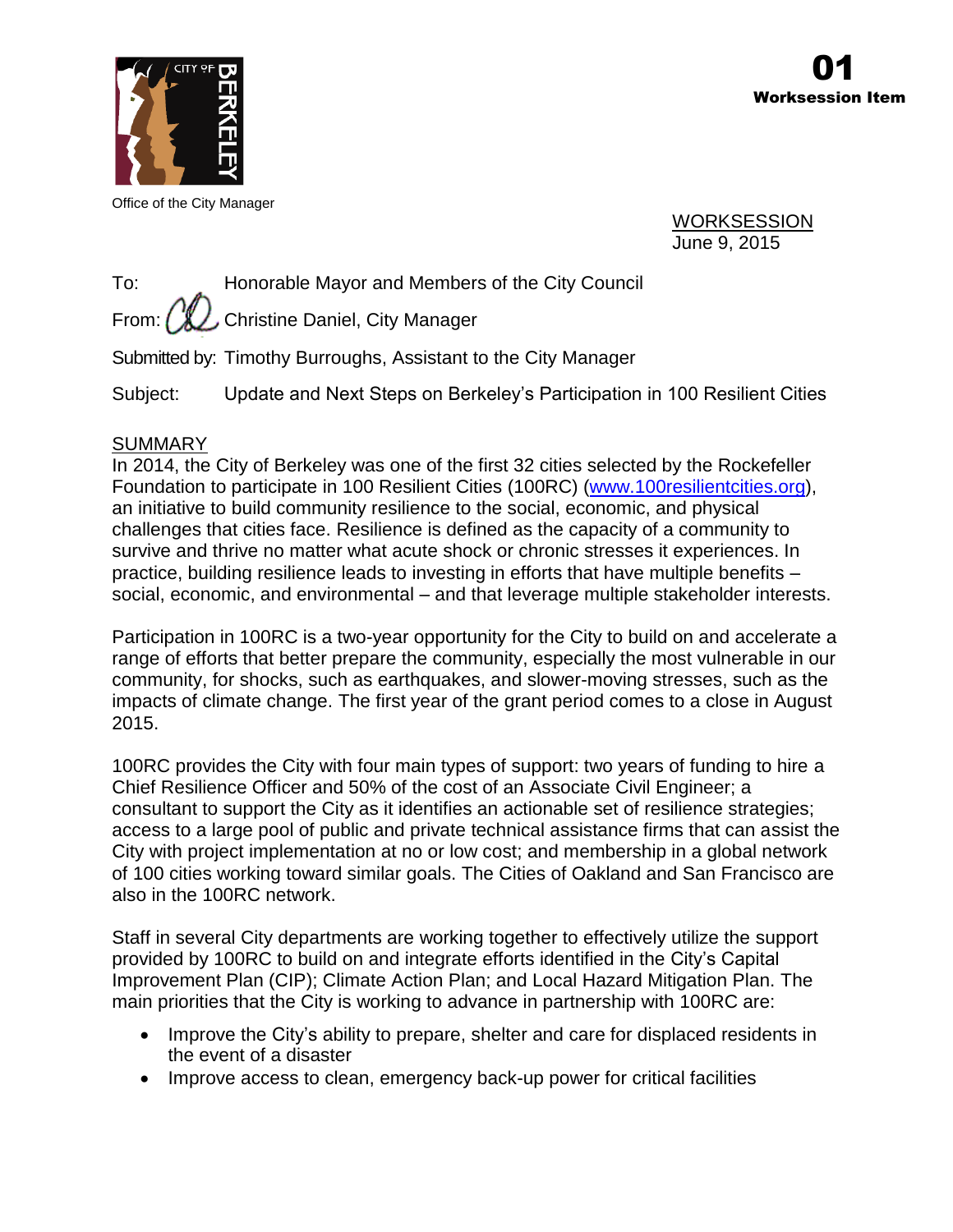Understand and strengthen the community's ability to mitigate the impacts of climate change, such as drought and flooding, which is associated with sea-level rise, precipitation, and aging stormwater infrastructure

These priorities dovetail with existing efforts and are a product of community input gathered via survey and community meetings.

The purpose of this report is to provide an update on progress and next steps for advancing these resilience priorities.

### CURRENT SITUATION AND ITS EFFECTS

The main deliverable that the City of Berkeley will produce as part of participation in 100RC is documentation of a resilience strategy associated with Berkeley's resilience priorities. The resilience strategy and the process of developing it will serve as important tools for creating partnerships and securing resources and technical assistance that helps Berkeley better prepare for earthquakes and climate change.

Berkeley's resilience strategy is being developed through a 2-phase process designed by 100RC. The purpose of phase 1 of the process was to conduct public outreach and research to collect qualitative information about the city that helps to identify strengths and gaps in the context of resilience. Phase 1 resulted in identification of a set of resilience priorities for further analysis in phase 2. Staff kicked-off phase 1 in September 2014 and concluded it in April 2015; phase 2 of the strategy-development process began in May 2015 and will result in development of a resilience strategy before year's end.

Phase 1 of the strategy development process provided staff with an opportunity to gather community input on how best to leverage the partnership with 100RC to advance community resilience. Phase 1 consisted of three main activities:

*An inventory and gap analysis of existing efforts*: Staff catalogued and reviewed a wide range of existing programs, policies, and plans the City and partners in the community are undertaking. The main outcome of the activity was an improved understanding of how existing efforts contribute to Berkeley's resilience. Research conducted as part of this activity included reviews of existing City planning documents, interviews with City staff, and consultation with City commissions and several community-based organizations, including the Berkeley Disaster Preparedness Network, League of Women Voters, and the Berkeley Climate Action Coalition.

*A survey of community resilience priorities*: Staff conducted an online survey from November 19 – December 2, 2014, to gather input on local resilience priorities. The survey was distributed to City staff, neighborhood associations, business associations, major institutions, community-based organizations, and other groups and individuals. A total of 829 people responded to the survey. Respondents were asked to rate their top three priority areas. Survey responses reflected what many community members feel is important, and were used to inform identification of a set of resilience priorities. Priority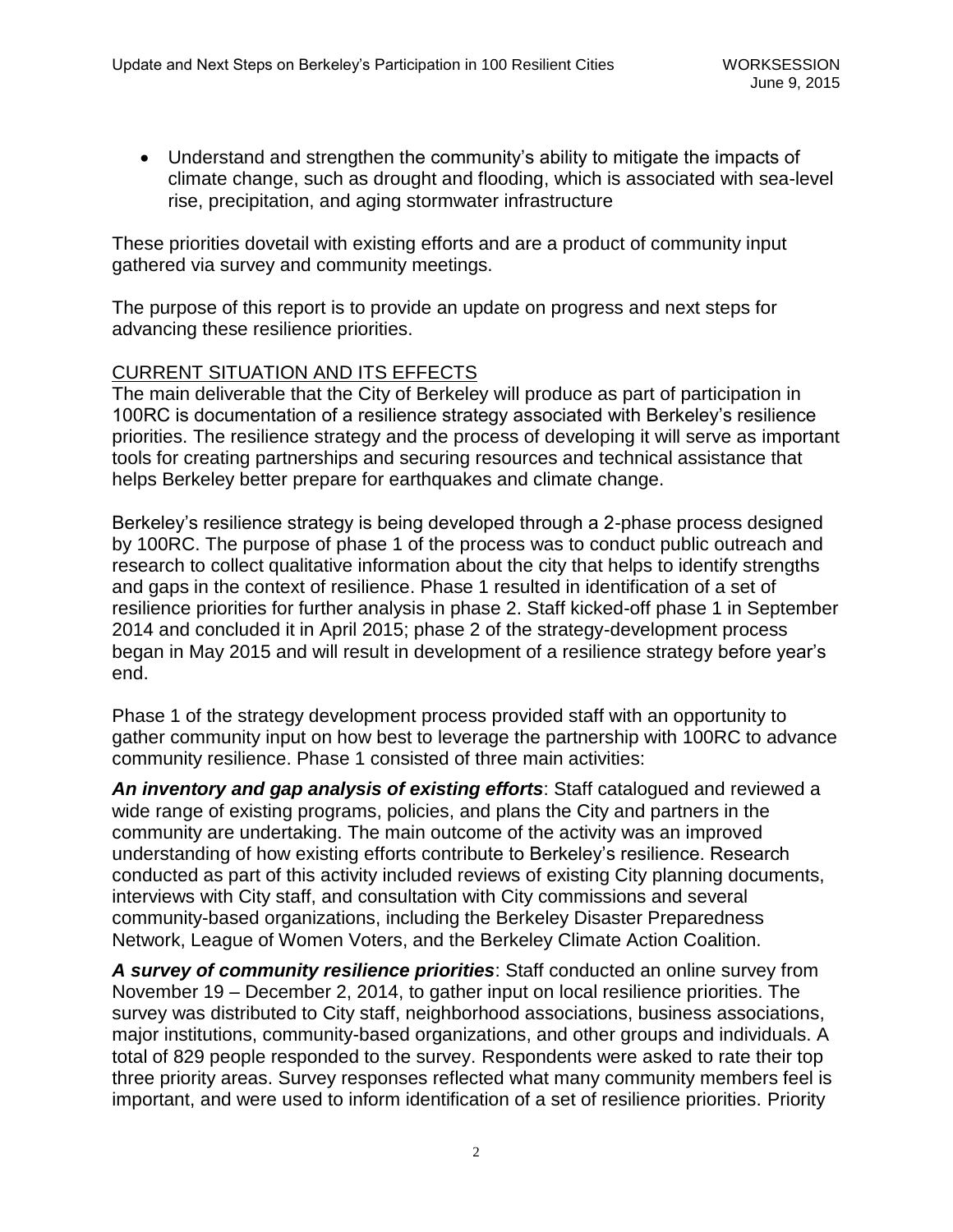areas identified by respondents are illustrated in the chart below.



# **Survey Respondents' Top Resilience Priority Areas**

An online survey was conducted Nov. 19 – Dec. 2, 2014; 829 people responded.

*A community risk assessment*: Building on the extensive hazard and risk analysis conducted as part of Berkeley's 2014 Local Hazard Mitigation Plan, staff conducted an analysis that focused on illustrating the potential for disasters to exacerbate existing challenges. Examples include the vulnerability of the existing, centralized, conventional energy supply to disruption from earthquake, and the vulnerability of Berkeley's aging stormwater infrastructure to a combination of sea-level rise and more intense precipitation events due to the changing climate.

Staff reviewed the outputs of these three main phase 1 activities at a community meeting in February 2015. Main themes that emerged from community input and the analyses described above include:

- Upgrade critical infrastructure and facilities to mitigate the impacts of several main hazards, including earthquakes, flooding, and drought
- Prioritize the needs of the most vulnerable residents
- Partner with trusted leaders, organizations, and businesses in the community to empower residents to make their households and neighborhoods disaster-ready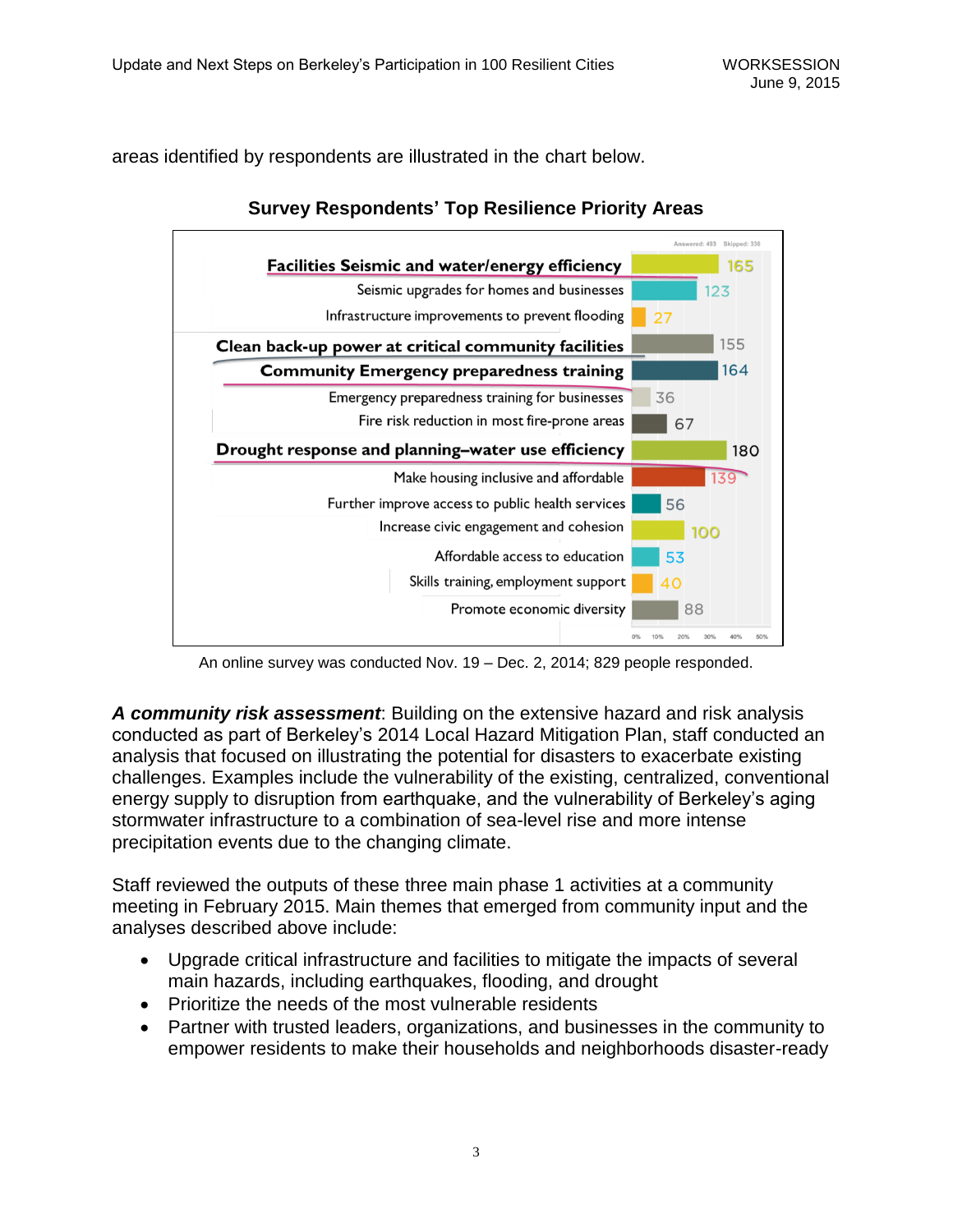These themes informed identification of three main resilience priorities to focus on in the context of the partnership with 100RC:

- Improve the City's ability to prepare, shelter and care for displaced residents in the event of a disaster
- Improve access to clean, emergency back-up power for critical facilities
- Understand and strengthen the community's ability to mitigate the impacts of climate change, such as drought and flooding, which is associated with sea-level rise, precipitation, and aging stormwater infrastructure

These priorities dovetail with existing efforts identified in the City's Capital Improvement Plan (CIP); Climate Action Plan; and Local Hazard Mitigation Plan.

## **Next Steps for Advancing Resilience Priorities**

Phase 2 of the 100RC resilience strategy development process is designed to enable additional community input and analysis of the priorities identified in phase 1. Phase 2 will result in identification of a specific, actionable set of recommendations to be documented in Berkeley's resilience strategy.

Outlined below are next steps for advancing each of the resilience priorities indentified in phase 1.

## *Priority: Improve the City's ability to prepare, shelter and care for displaced residents in the event of a disaster*

The main goal of this priority area is to ensure that critical City facilities that serve emergency functions, such as emergency care and shelter, can effectively serve those functions in the event of a disaster. Advancing this priority area also requires developing strategies that empower the most vulnerable residents with tools and information that improve their preparedness for disasters.

The City of Berkeley has identified seven emergency care and shelter facilities. Depending on the nature and magnitude of an emergency event, one or more of these facilities may be designated as an emergency care and shelter site:

- North, South, and West Berkeley Senior Centers
- James Kenney Community Center
- Frances Albrier Community Center
- Live Oak Community Center
- MLK Jr. Youth Services Center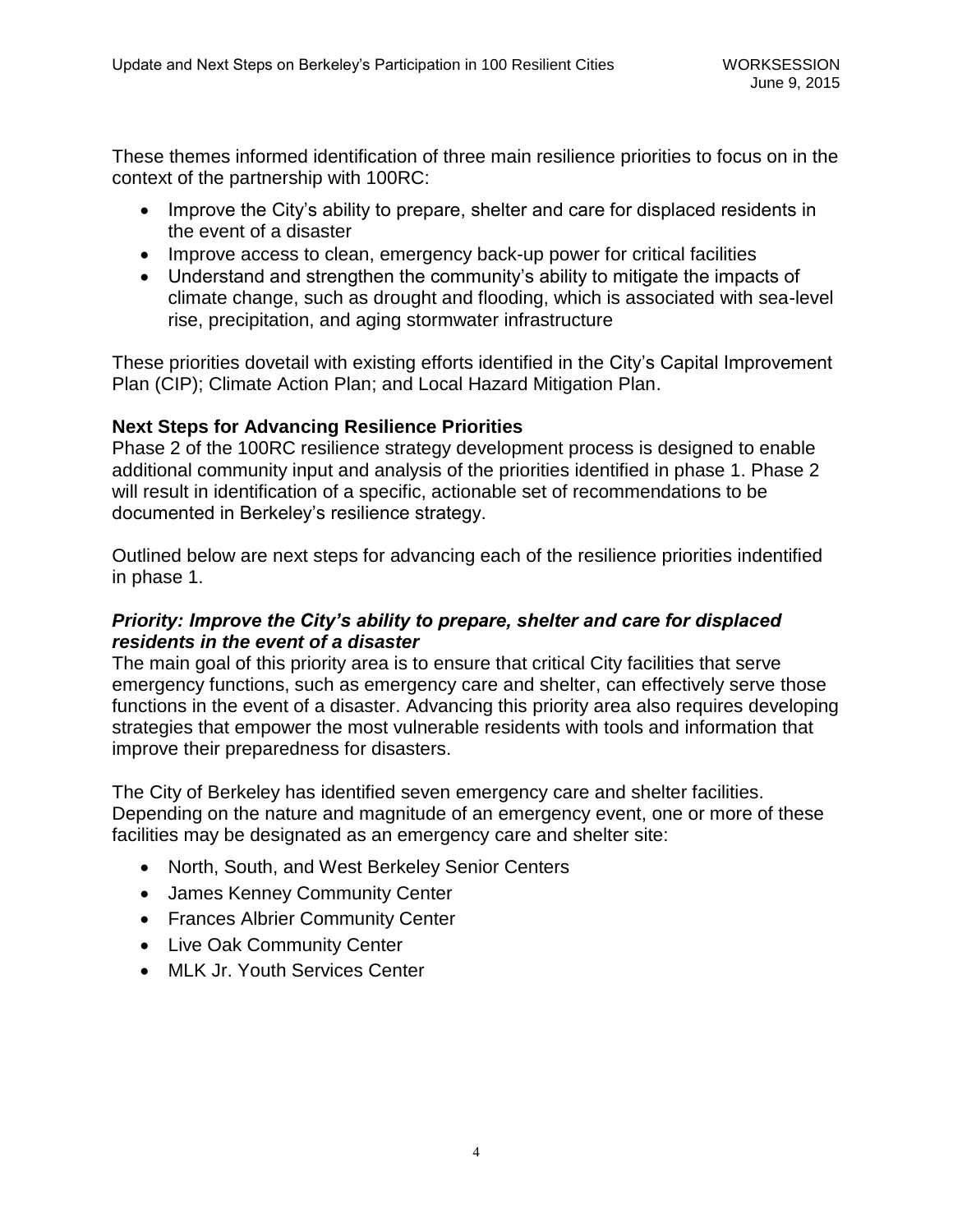As was well documented in the March 24, 2015, five-year Capital Improvement Plan Work Session reports<sup>1</sup> from the Departments of Public Works and Parks, Recreation & Waterfront, each of these facilities is in need of significant investment to address deferred maintenance (e.g., backlog repairs), unfunded capital improvements, and seismic safety upgrades. These facilities are also in need of energy and water efficiency improvements that lower utility costs, conserve natural resources, and improve occupant comfort.

In phase 2 of the resilience strategy development process, staff will conduct additional analyses to quantify the cost and benefits of seismic and environmental upgrades in each of the City's seven care and shelter facilities. Specific next steps to be conducted by Fall 2015 include:

- Conduct seismic evaluations that identify specific upgrade needs and associated costs
- Conduct energy and water efficiency audits that identify potential resource-efficiency upgrades
- Partner with Risk Management Solutions (RMS), a world leader in catastrophe modeling, to conduct an analysis of the economic risk of various magnitude earthquakes to Berkeley's built environment, including a more granular economic analysis of the risk to the City's seven care and shelter facilities
- Partner with DigitalGlobe, a firm that specializes in providing high-resolution satellite imagery and advanced geospatial solutions, to map the City's infrastructure and facilities in order to illustrate potential vulnerabilities and the before-and-after effects of resilience program implementation and/or a natural disasters, such as earthquakes
- Identify potential additional funding and financing opportunities that could help the City improve the seismic safety and environmental performance of the care and shelter facilities

The ultimate objective of these next steps is to gain a clear understanding of the costs and benefits of improving the seismic safety and environmental performance of these facilities. This work is critical to demonstrating the value of investing in these facilities and securing the resources necessary to implement needed capital improvements.

100RC is providing significant value in advancing these next steps. For example, it is through the partnership with 100RC that the City has gained access to RMS and DigitalGlobe, each of which is providing tools and analysis that will help the City to better understand and communicate its earthquake risk and to prioritize action to mitigate that risk. RMS is leveraging its technical and scientific expertise, as well as

 $\overline{a}$ 

<sup>&</sup>lt;sup>1</sup> See Capital Improvement Plan reports and presentations from the March 24, 2015 City Council Work Session here: [http://www.cityofberkeley.info/Clerk/City\\_Council/2015/03\\_Mar/City\\_Council\\_\\_03-24-2015\\_-](http://www.cityofberkeley.info/Clerk/City_Council/2015/03_Mar/City_Council__03-24-2015_-_Special_Meeting_Annotated_Agenda.aspx) [\\_Special\\_Meeting\\_Annotated\\_Agenda.aspx](http://www.cityofberkeley.info/Clerk/City_Council/2015/03_Mar/City_Council__03-24-2015_-_Special_Meeting_Annotated_Agenda.aspx)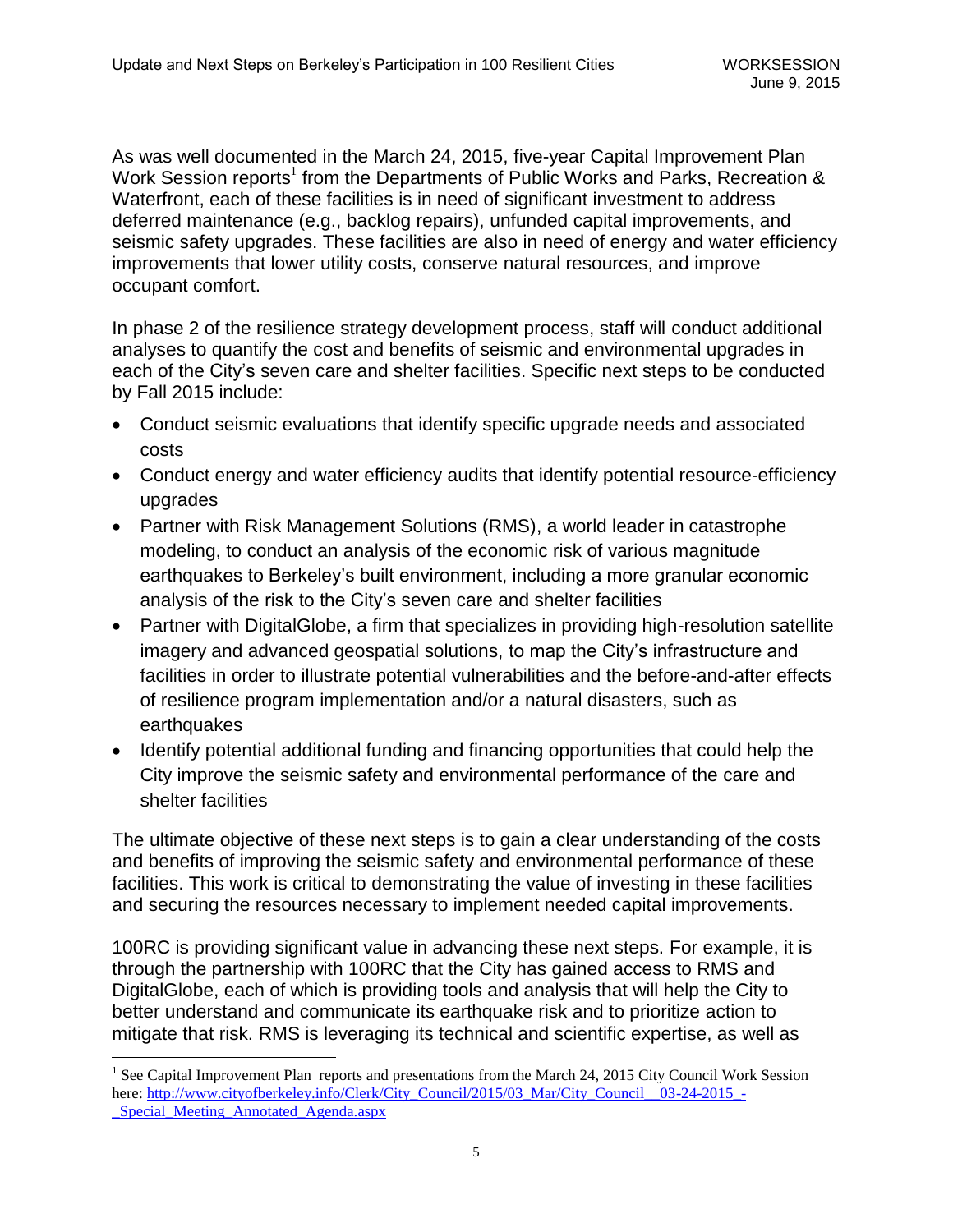work already completed by public entities, to model the City's exposures in the built environment under various seismic magnitude scenarios. Digital Globe is leveraging its satellite imagery and analytics expertise to assist the City in providing maps that can be used to prioritize strategies and show progress over time.

RMS and DigitalGlobe are both providing services at no cost to the City.

*Priority: Improve access to clean, emergency back-up power for critical facilities* Loss of power due to an earthquake or other disaster creates its own set of impacts that can impede delivery of essential care for community members in need and hamper disaster recovery. The most common approach to providing emergency back-up power is to install a diesel generator at critical facilities. This relatively low-cost approach is reliable, but the benefit is narrow and has some clear downsides including noise, air pollution, and reliance on access to diesel.

The main goal of this priority area is to identify and pursue integrated solutions that not only address the need for back-up power, but also create other benefits, such as reduced energy costs and lower greenhouse gas emissions. The solution that staff is pursuing is development of microgrids that could serve one or more critical facilities, such as the Public Safety Building and care and shelter facilities. A microgrid enables a facility or group of facilities to operate autonomously when the main grid is disrupted, can be powered by clean energy sources, such as solar and back-up batteries, and can be used to reduce facilities' electricity consumption during periods of peak demand when energy prices are at their highest. Microgrids are being pursued in several east coast cities in the wake of Hurricane Sandy.

In phase 2 of the resilience strategy development process, staff will work to identify the costs and benefits of microgrid development and deployment in Berkeley. Staff is currently researching existing efforts throughout the U.S. and beyond, identifying sources of funding that would enable the City to work on microgrid design, and building partnerships with experts at Lawrence Berkeley National Lab, PG&E, and other institutions that can help the City secure additional resources and expertise to advance microgrid work.

## *Priority: Understand and strengthen the community's ability to mitigate the impacts of climate change, such as drought and flooding, which is associated with sea-level rise, precipitation, and aging stormwater infrastructure*

Berkeley and the Bay Area are already experiencing the impacts of climate change. Sea-level rise and more severe rain events exacerbate the limits of Berkeley's aging stormwater infrastructure. The result is increased flooding, especially in West Berkeley. The rain storm and associated flooding that occurred on December 11, 2014, for example, caused the closure of five different street intersections and significant flooding at Malcolm X Elementary School. The City's 311 Service Center received 125 stormrelated calls that day, and staff serviced over 150 impacted locations and issued 4,500 sandbags. These storm response services come at a cost; to date in fiscal year 2015,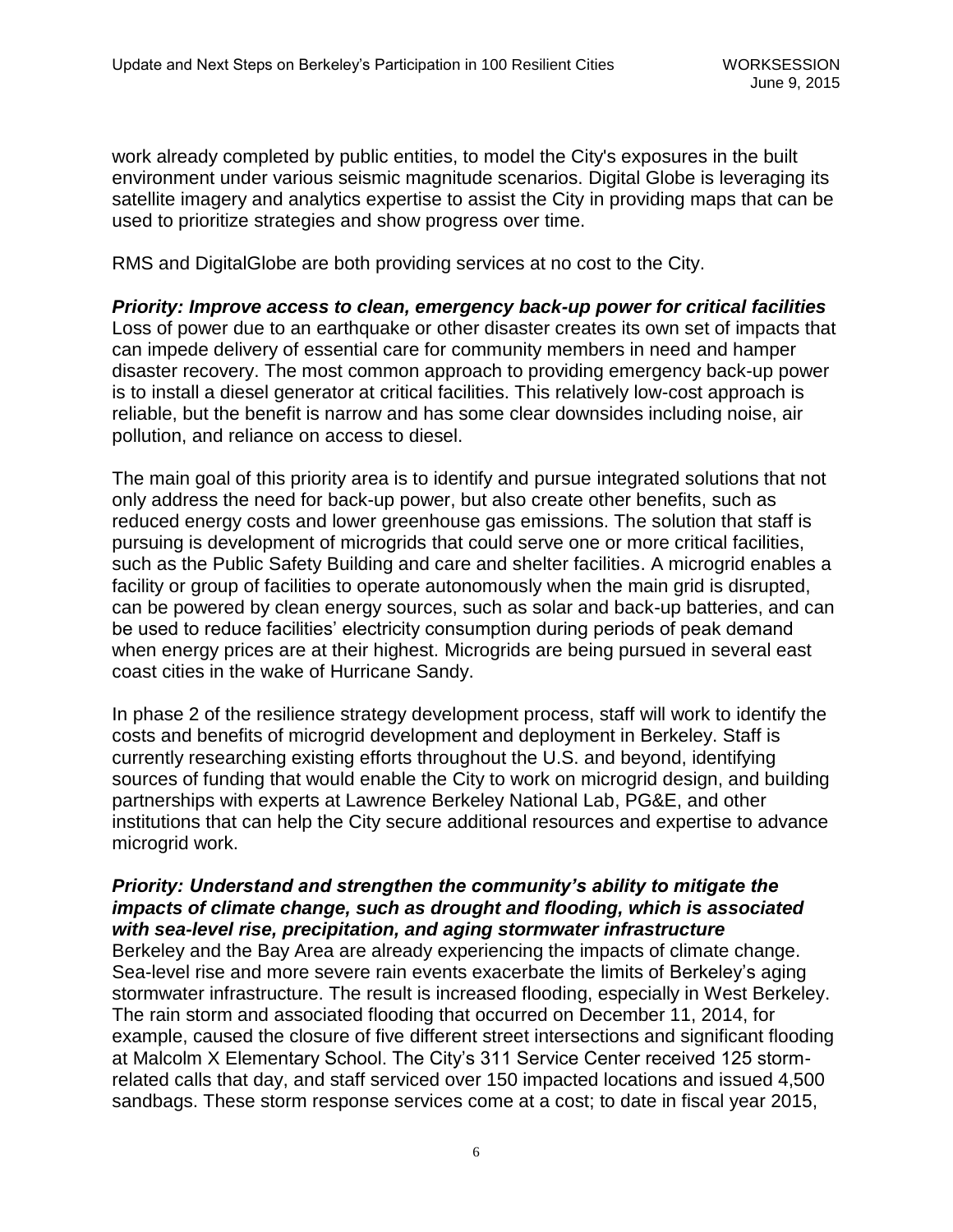the City has spent \$350,000 on storm response and routine storm maintenance, which does not include equipment or material costs.

Drought is also aggravated by climate change, and has a range cascading impacts, including constraints on water usage, stressed ecosystems and urban forest, and higher commodity prices. Like with flooding, many in the Berkeley community are disproportionately vulnerable to these impacts.

With California in the fourth year of a historic drought, the City is already taking several steps to comply with the 20% water reduction mandate imposed by East Bay Municipal Utility District and to inform residents and businesses of available water-saving resources. Many of the steps the City is taking were outlined in an Information Report provided to City Council on April 28, 2015.<sup>2</sup> The City's Chief Resilience Officer is working closely with a multi-departmental drought-response working group of City staff that is guiding the City's response to the drought. The working group will coordinate closely with the Public Works and Community Environmental Advisory Commissions as well as expert partners at UC Berkeley to develop recommendations for sustainable water consumption.

Overall, this priority area is an opportunity to better understand and illustrate for the community Berkeley's vulnerability to the impacts of climate change, and to identify an actionable set of strategies to upgrade Berkeley's stormwater management systems and to use water more sustainably. Specific next steps to be conducted by Fall 2015 include:

- Partner with Alameda County and AECOM to analyze and communicate the vulnerability of Berkeley's shoreline to sea-level rise (Alameda County funded AECOM to conduct a sea-level rise analysis for the County's shoreline)
- Partner with MWH, a global firm that specializes in stormwater engineering solutions, and AECOM, which also has extensive stormwater engineering expertise, to assist with identification and evaluation of green infrastructure projects, such as bio-retention areas, permeable pavement, and cisterns (through Berkeley's partnership with 100RC, MWH and AECOM are providing services at no cost to the City)
- Partner with the UC Berkeley Climate Readiness Institute to develop a "water action plan" that provides the City with short- and long-term recommendations for sustainable water use for City operations and the community
- Identify potential funding and financing opportunities that help the City to implement additional green infrastructure and drought mitigation projects

 $\overline{a}$ 

 $2^2$  See April 28, 2015 Information Report on City water conservation efforts here: [http://www.cityofberkeley.info/Clerk/City\\_Council/2015/04\\_Apr/Documents/2015-04-](http://www.cityofberkeley.info/Clerk/City_Council/2015/04_Apr/Documents/2015-04-28_Item_45_Update_City_Water.aspx) 28<sup>Item 45</sup> Update City Water.aspx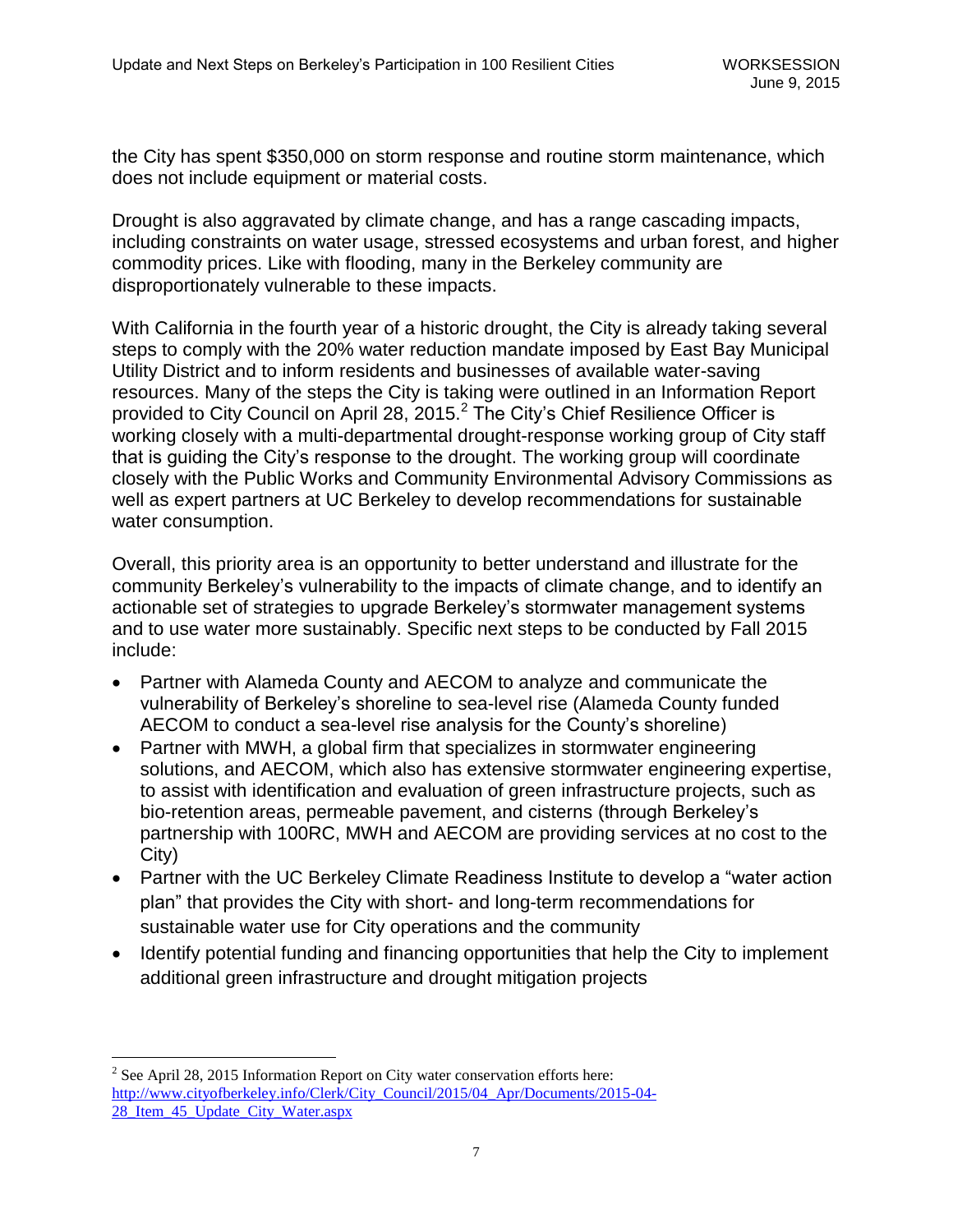### BACKGROUND

The Rockefeller Foundation launched the 100 Resilient Cities initiative in 2013 to help 100 cities worldwide to advance community resilience. Nearly 400 cities across six continents applied for the first round of 100RC support; Berkeley, Oakland, and San Francisco were three of the first 32 cities selected. In late 2014, an additional 35 cities were selected to participate; the final 33 will be selected in late 2015 or early 2016.

100RC provides the City with four main types of support: two years of funding to hire a Chief Resilience Officer and 50% of the cost of an Associate Civil Engineer; a consultant to support the City as it identifies an actionable set of resilience strategies; three years of access to a large pool of public and private technical assistance firms that can assist the City with project implementation; and membership in a global network of 100 cities working toward similar goals.

City Council adopted a resolution authorizing the City Manager to execute a two-year contract with the Rockefeller Foundation on June 10, 2014.

The Rockefeller Foundation is also finalizing an agreement with the Association of Bay Area Governments to assist the three Bay Area 100RC cities to share lessons learned from the resilience strategy process with other cities in the region.

#### ENVIRONMENTAL SUSTAINABILITY

Advancing strategies that reduce greenhouse gas emissions, conserve natural resources, and mitigate the impacts of climate change is fundamental to Berkeley's resilience. Each of the resilience priorities identified in this report have multiple benefits. They not only will help the community prepare for shocks, such as earthquakes, and slower-moving stresses like climate change, but also have the potential to reduce water and energy consumption and the associated greenhouse gas emissions, and save money on municipal utility bills.

#### POSSIBLE FUTURE ACTION

 $\overline{a}$ 

Staff will hold a series of community meetings in summer/fall 2015 to provide updates to community members on progress and next steps related to Berkeley's resilience priorities and to provide additional opportunities for input and engagement.

In June 2016, staff will provide City Council with a final report on the 100RC initiative.

## FISCAL IMPACTS OF POSSIBLE FUTURE ACTION

The grant from the Rockefeller Foundation and partnership with 100RC are providing significant, high-value services at no cost to the City. Staff's intention is to leverage the work being conducted as part of the resilience strategy development process to identify

 $3$ See City Council authorization to execute a contract with Rockefeller Foundation here: [http://www.cityofberkeley.info/Clerk/City\\_Council/2014/06\\_Jun/Documents/2014-06-](http://www.cityofberkeley.info/Clerk/City_Council/2014/06_Jun/Documents/2014-06-10_Item_27_Grant_Agreement_Rockefeller.aspx) 10 Item 27 Grant Agreement Rockefeller.aspx